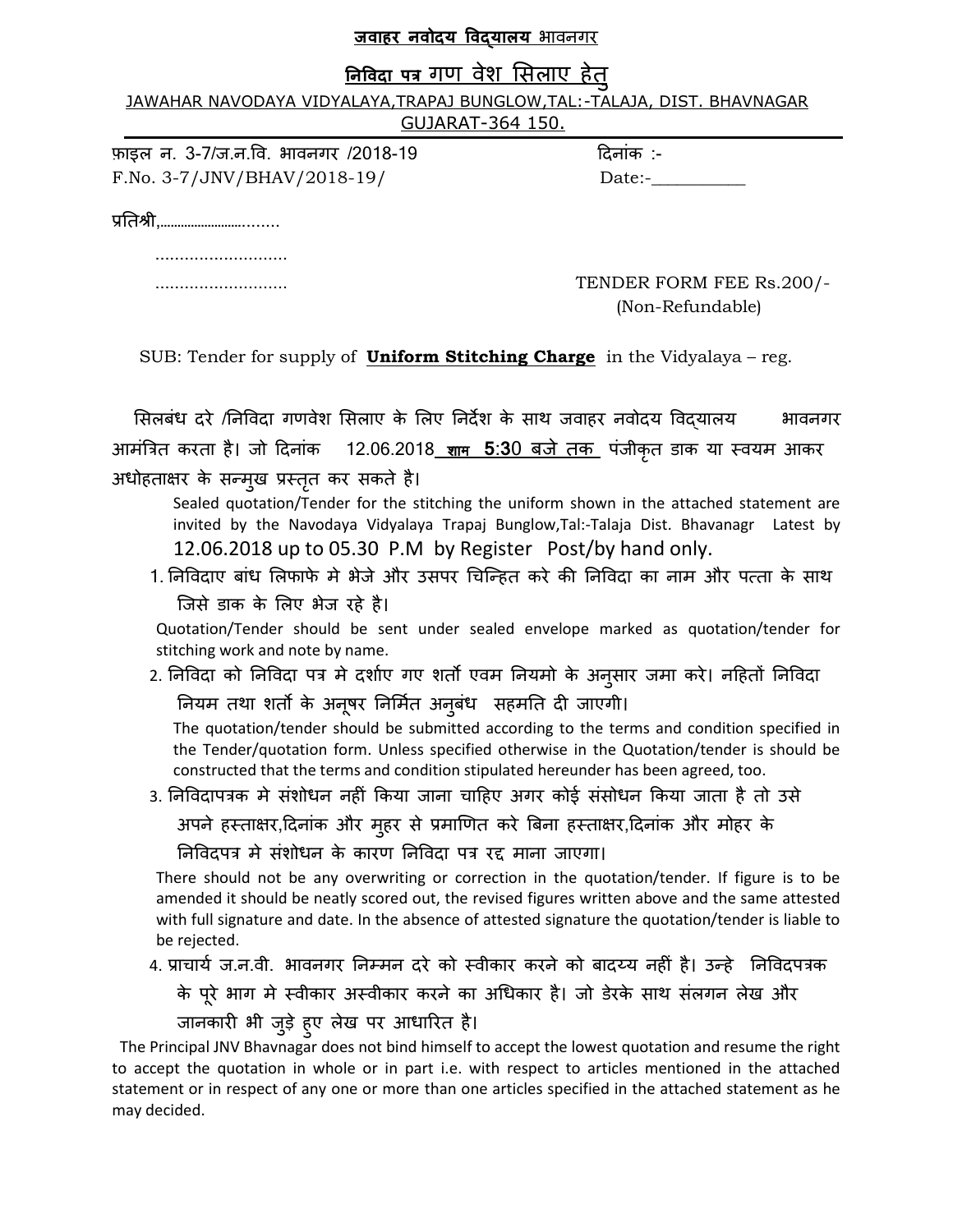5. निविदा पत्रक के स्वीकारने पर अनुबांध की शर्ते और नियमो का पालन करना होगा।

 On acceptation of the quotation it will become a contract and shall be bound by the terms and condition of the quotation.

6. निविदा पत्रक के साथ 2000/-जमा राशि जो पुनः वापसी की जा सकती है बिना व्याज के साथ

1 भाह के अांदय अगय तनववदा को यद्द ककमा जाता है तेा वाऩस कय दी जाऐगी। अगय तनववदा पत्रक के अनुकूल होने पर निविदा की राशि जमा रसि अग्रिम राशि से सुरक्षा निधि से जोड़ा जाएगा।

 An EMD of Rs 2000=00 (Rupees Two thousand only) along with the quotation/tender which shall be refunded without interest within one month in the event of rejection of the quotation. The EMD will be forfeited in the event of failure to comply with the contract. In the event of the quotation/tender the earnest money will be adjusted towards security deposit which shall be payable at the rate of 10% of total order.

7. निविदाकतो " प्राचार्य ज.न.वी. Trapaj बंगला भावनगर " Rajpara Tansa शाखा के स्टेट बैंक में देय के पक्ष में डिमांड ड्राफ्ट / बैंकर्स चैक दवारा वर्दी सिलाई चार्ज करने के लिए Rs. 2000 = 00 के बयाना जमा

करने के लिए ( BRANCH कोड़ 11023), निविदा प्रपत्र के साथ जोड़ा जाए ।

The tenderer shall have to deposit Earnest money deposit of Rs.**2000=00** for the UNIFORM STITCHING CHARGE **by Demand Draft/Banker Cheque** in favour of "Principal J.N.V., Trapaj Bunglow" Payable at State bank of India, Rajpara Tansa Branch (Code No.11023), Rajapara along with the tender form.

8.सफल निविदाकर्ता / बोलीदाता ईएमडी के अलावा सुरक्षा जमा के रूप में खरीद के कुल मूल्य पर 7% जमा करें

अन्मथा उसकी तनववदा यद्द कय ददमा जाएगा औय ईएभडी जब्त कय री जाएगी ।

 The successful tenderer/ bidder has to deposit 7% on total value of Purchase as security deposit in addition to EMD otherwise his tender will be cancelled and EMD will be forfeited.

9.निविदा पत्रक की मंजूर की गई दरे दिनांक 30-04-2019 तक लागू रहेगी।

The rate quoted by the contractor shall hold good up to 30.04.2019

10.स्**रक्षा निधि की राशि को विद्**यालय अनुबंध के पूर्ण होने के बाद मिलेगी। i स्**रक्षा जमा पर कोई** Interest नहीांभीरेगा।

 The amount of security deposit shall be retained by the Vidyalaya for a period of the date of Completion of contract. The security deposit will not carry any interest.

11. निविदापत्रक मे दर्शाए गए शर्तो और नियमो का पूरा पालन नहीं करते तो निविदा को रद्द की जाएगी।

Quotation/tender which do not comply with the above condition are liable to be rejected

12. अनुबंध कर्ता निविदा पत्रक के निर्देशो पर हस्ताक्षर करके उसे निविदा पत्र के साथ जोड़े। These instructions to tenders are to be signed by the contractors and returned with the tender.

13. अनुबंध कर्ता निविदा के साथ धागा,बटन और सिलाए के सामग्री के नमूने संलगन करे। contractor shall be attached the sample of Button, thread, color, canvas, hook, clip, chain etc. free of cost with the quotation other wise it is liable to be rejected.

14. विदयालय दवारा दिये गए नमूने के आधार पर गण वेश की सिलाए करनी होगी यदि गण वेश विदयालय द्वारा दिए गए नमूने के आधार पर सिलाए नहीं होती तो कपड़े की पूरी किमत तनववदाकताा से वसरू की जाएगी।

 Contractor shall be bound to stitching the uniform in the Vidyalaya as per sample given by the Vidyalaya. If uniform shall not be stitched as per sample, the cost of clothes will be recovered from the contractor.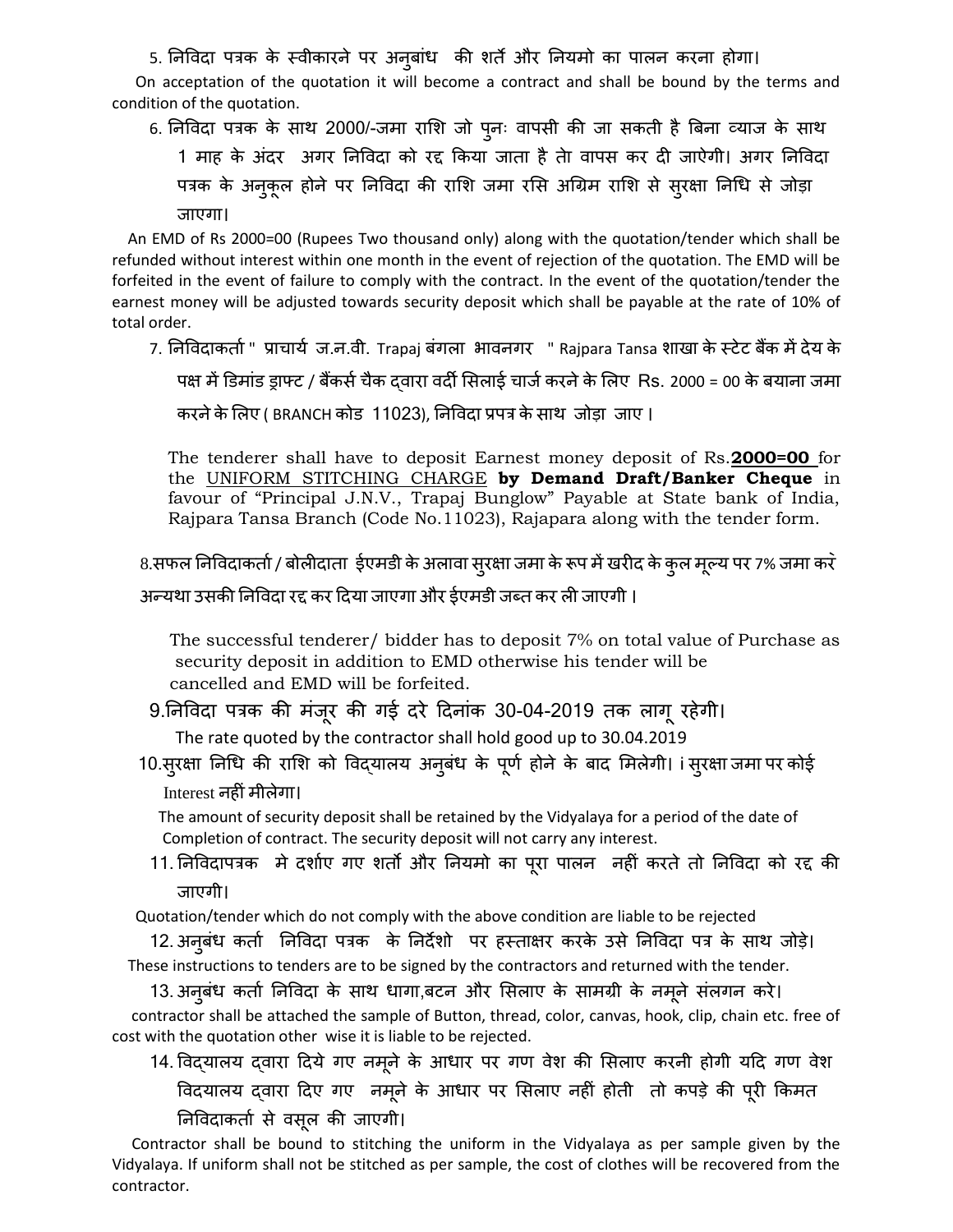15. अनुबांध कर्ता दि गई अवधि मे गणवेश की सिलाए नहीं करेगा तो विद्यालय स्वत्रंत रूप से गणवेश सीलाई बाज़ार से करवा सकता है। और जो अघीक सीलाई ख़चॅ होगा वो अनूबंध कर्ता के बील मे से वस्ला जाएगा और उससे भी अघीक सीलाई ख़चॅ होगा तो वो अन्बांध कर्ता की सुरक्षा निधि से वसूला जाएगा|

Contractor fail to stitch the uniform within the stipulated period the Vidyalaya shall be at liberty to stitch the uniform from the market or get the rest of contract completed by any other person and difference of price if any shall be deducted from the Security Deposit and in case any amount in excess of the security deposit is paid by the Vidyalaya the contractor shall be liable to pay the amount.

#### 16. अनुबंध कर्ता को अपना सिलाए का कार्य दीए गए अवधि के अंदर करना होगा।

Contractor shall be complete the work with in time from the date of issue of work order.

17. आपूर्तिकर्ता मशीन मुद्रण बिल सं, कोई बिक्री कर के साथ "Pacca-बिल" (मुद्रित) होना चाहीये।, नहीं

#### तो बिल भुगतान किसी भी परिस्थिति में नहीं किया जाएगा

The Tailor is bound to produce " Pacca-Bill " (Printed) with machine printing with Bill No.,Firm Name ,Date etc. The payment will not be made if the tailor fails to produce the bills as per condition.

18. Part payment of the bill will not be made. The payment will be made only after Stitching all the uniform in good quality.

बिल का भाग भ्गातान नहीं किया जाएगा। भ्गातान केवल आदेश के अन् सार और ग्णवत्ता के सत्यापन के अधीन विनिर्देशों के रूप में लेख की आपूर्ति के बाद किया जाएगा।

19. In case the Tailor stitch the uniform of either inferior quality or fail to stitch the uniform in the stipulated period his E.M.D&S.D. will be forfeited.

खराब कपड़े सीने पर या दिए गए अवधि मे गणवेश की सिलाए नहीं करेगा तो अनुबंध कर्ता की सुरक्षा निधि जबत की जाएगी।

20. अधोहस्ताक्षरी के भंडार को स्वीकार करने या सप्लायर और अधोहस्ताक्षरी के निर्णय के कारण बताए बिना निविदा (ओं) को खारिज के अधिकारों के सभी मामलों में अंतिम है। सभी संबंधित मामलों के लिए क्षेत्राधिकार भावनगर ही होगा।

 The undersigned reserves the rights of accepting or rejecting the quotation(s) without assigning the reason to the Tailor and the decision of the undersigned is final in all matters. The jurisdiction for all related matters will be Bhavnagar only.

21. कोटेशन (s) जो ऊपर हालत (एस) के साथ दुकान लाइसेंस / पंजीकरण, अंतिम आयकर रिटर्न सीएसटी /

टिन की तरह आवश्यक दस्तावेजों के बिना हैं, उसे खारिज कर दिया जाएगा।

Quotation(s) which do not comply with the above condition(s) and without necessary documents like Shop License / Registration, Last Income Tax returns, CST/TIN are liable to be rejected.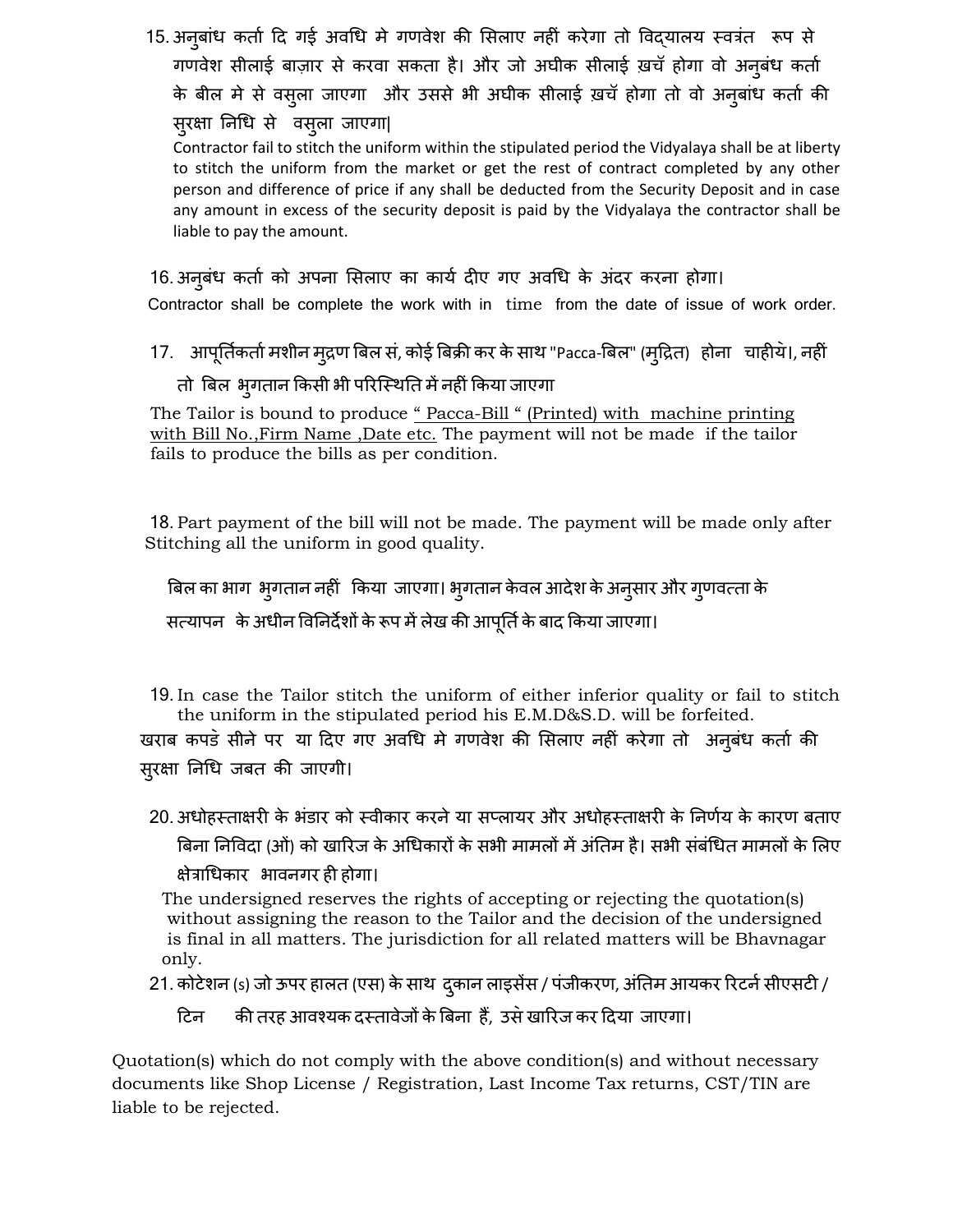22. बिल का भ्गातान S.B.I. Rajpara Tansa शाखा Rajpara के पार चेक या आरटीजीएस / एनईएफटी /PFMSद्वाया ऩाटी केफैंक खातेभेंद्वाया ककमा जाएगा ।

Payment of the bills will be made by crossed cheque of S.B.I. Rajpara Tansa Branch, Rajpara or RTGS/NEFT/PFMS to concern Party's bank Account ..

23. Shortage or misuse of cloth during the stitching all the charge collected from the tailor.

कपडे सीलते समय कपडे सही तरह से सीए कपडे का कम होजाना बीगाडना जिविदाकर्ता से वसूला जाएगा

24. मुहरबंद कोटेशन अध्यक्ष, खरीद की सलाहकार समिति की अध्यक्षता में जवाहर नवोदय

विद्यालय, Trapaj बंगला, ताल: -Talaja, जिला: -Bhavnagar (गुजरात) दिनांक: - 13.06.2018 सुबह 11:00

बजे खोला जाएगा | टेन्डर पार्टी के ईस मीटींग मे उपस्थीत रहना हेागा।

The quotation will be opened under the chairmanship of the chairman, purchase advisory committee on **13.06.2018** at **11:00 a.m.** at. **Jawahar Navodaya Vidyalaya,Trapaj Bunglow,Tal:-Talaja,Dist:-Bhavnagar(Gujarat).The tender party instructed to present in this PAC meeting.**

25. JNV reserves the rights to reject tender any time.

जेएनवी किसी भी समय निविदा खारिज कर का अधिकार स्**रक्षित रखता** है

26. निविदाकर्ता सील बंद लिफाफे विधिवत D.D / B.C के साथ हस्ताक्षर करके निविदा प्रस्तुत करेगा। और द्कान Liecence / पंजीकरण, अंतिम आयकर रिटर्न, सीएसटी / टिन आदि जैसे सभी दस्तावेजों साथमे जोडकर प्राचार्य, जवाहर नवोदय विद्यालय, Trapaj बंगला,Tal:- Talaja, जिला। भावनगर को संबोधित

किया जाएगा ।

The Tenderer shall submit the tender by sealed envelopes duly signed with D.D/B.C. and all the documents like shop liecence /Registration ,Last income tax returns ,CST/TIN etc if applicable addressed to the Principal, Jawahar Navodaya Vidyalaya ,Trapaj Bunglow, Ta. Talaja, Dist. Bhavnagar

27. सशर्त हमारे नियम और शर्तों पर की तुलना में अन्य प्रस्ताव स्वीकार नहीं किया जाएगा

Conditional offer other than on our terms and conditions shall not be accepted.

28. प्रति आईटी के रूप में नियम टीडीएस बिल भ्गतान यदि लागू से काट लिया जाएगा।

As per I.T. rules TDS will be deducted from the bill payment if applicable.

Note:-All the conditions are bilingual (Hindi/English) so tenderer can understand the condition but over all English condition are authentic because in hindi some grammatically mistake may be done in this tender conditions.

प्राचार्य के हस्ताक्षर

Signature of Principal

उपरोक्त दी गई सभी शर्ते स्वीकार्य है।

All the above condition are accepted by me/us. निविदा कर्ता के हस्ताक्षर मुहर के साथ

**Date:-** Name: नाभ: Name: नाभ: Address: ऩता: Address: ऩता: Occupation: Occupation:

**Witness – 1.** गवाह - 1. **Witness – 2.** गवाह - 2।